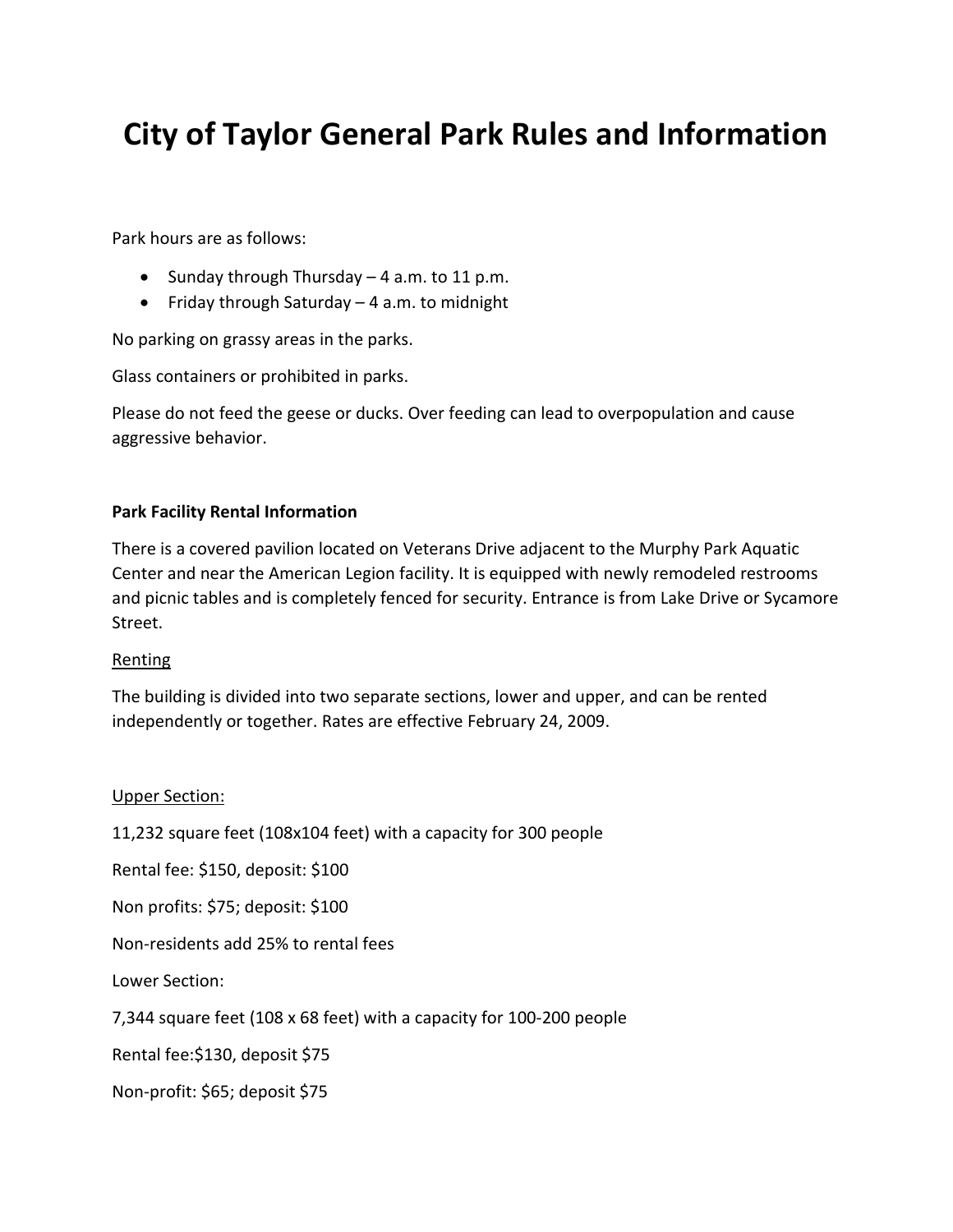# Non-residents add 25% to rental fees

Additional fee | Alcohol: \$84 per hour - two police officers at \$42 per hour each are required if alcohol is to be consumed on city property.

# **Bull Branch Park Pavilion**

A smaller 1,250 square-foot covered Pavilion is located adjacent to the fishing pier in Bull Branch Park off Davis Street with parking on Dellinger. It has picnic tables and is near restrooms and a playscape. Reservations are available for a fee of \$25 per day. Contact our office at 512- 309-6266 during normal business hours, Monday through Friday, for information or to obtain an application for reservation.

# Fannie Robinson Park Pavilion

This covered area is located on the corner of Dolan and MLK Jr. Streets, next to the swimming pool. Barbecue pits and picnic tables are available and restrooms open at the nearby swimming pool. A playscape with swings is also nearby. This facility is available for reservation at a fee of \$25 per day; users should check for availability with the Parks Department. Contact our office at 5512-309-6266 during normal business hours, Monday through Friday, for information or to obtain an application for reservation.

# Taylor Regional Park Pavilion

The small covered pavilion at the Taylor Regional Park is located behind the football field, next to our 6-acre lake. A playground, restrooms and concession stand are also nearby. This pavilion is available for reservation for a fee of \$25 per day. Contact our office at 512-309-6266 during normal business hours, Monday through Friday, for information or to obtain an application for reservation.